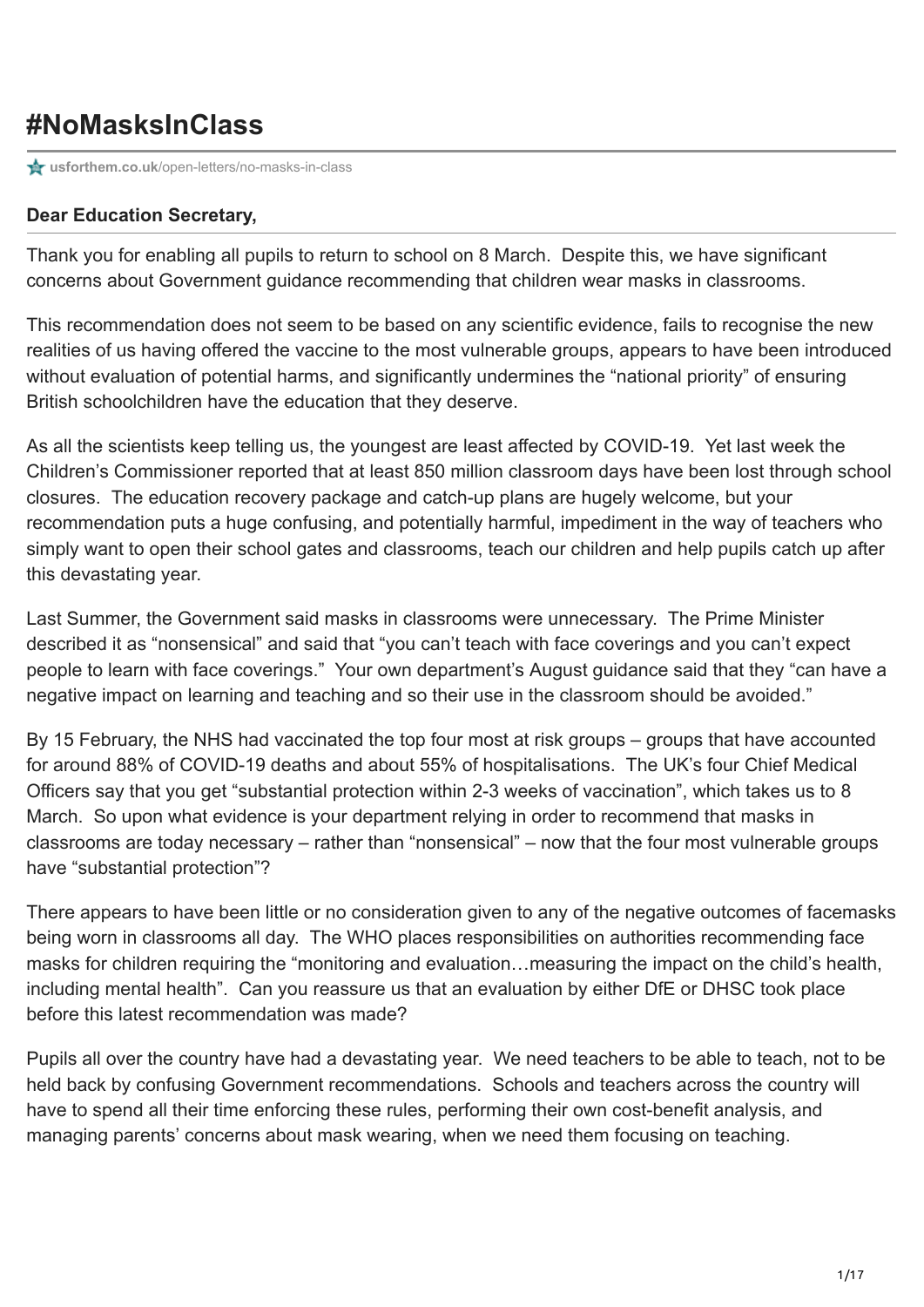Schools are not vectors of transmission. You yourself said back in August that "one of the largest studies on the coronavirus in schools in the world" made it "clear there is little evidence that the virus is transmitted at school". Professor Chris Whitty this week said that "the risk to children is incredibly low from going to school and, indeed, from catching Covid". And the Prime Minister told the nation on 27 January that "the problem is not that schools are unsafe – teachers and headteachers have worked heroically to make sure they are safe, they are Covid-secure."

If you wish to keep this recommendation in place, please publish the new scientific evidence which makes this measure necessary – especially in light of the vaccination rollout – and show the evidence that this intervention has been properly evaluated for potential harms to both psychological and physical health, so that schools can make an informed decision about whether or not to follow Government guidance, and so that parents and pupils can have confidence in the measure your department is recommending. Otherwise, your department should reverse it.

Yours sincerely,

## **Selected Signatories**

## **Academics**

| Professor Alan Floyd                        | Professor of Education, Reading University                              |
|---------------------------------------------|-------------------------------------------------------------------------|
| Professor Anthony Fryer                     | Professor of Clinical Biochemistry, Keele University                    |
| <b>Professor David Paton</b>                | Professor of Industrial Economics, Nottingham University                |
| <b>Professor David Seedhouse</b>            | Professor of Deliberative Practice, Aston University                    |
| <b>Professor Dennis Hayes</b>               | Emeritus Professor of Education, University of Derby                    |
| Professor Ellen Townsend                    | Professor of Psychology, Nottingham University                          |
| <b>Professor Ellie Lee</b>                  | Professor of Family and Parenting Research, University of Kent          |
| Professor Karol Sikora<br><b>Buckingham</b> | Oncologist and Founding Dean, Medicine School, University of            |
| <b>Professor Martin Neil</b>                | Professor of Statistics and Computer Science, Queen Mary, London        |
| <b>Professor Matthew Ratcliffe</b>          | Professor of Philosophy (Mental Health), University of York             |
| Professor Marilyn James                     | Professor of Health Economics, Nottingham University                    |
| <b>Professor Nicola Pitchford</b>           | Professor of Developmental Psychology, Nottingham University            |
| <b>Professor Richard Ennos</b><br>Edinburgh | Honorary Professional Fellow, Biological Sciences, University of        |
| Professor Robert Dingwall                   | Professor in the School of Social Sciences, Nottingham Trent University |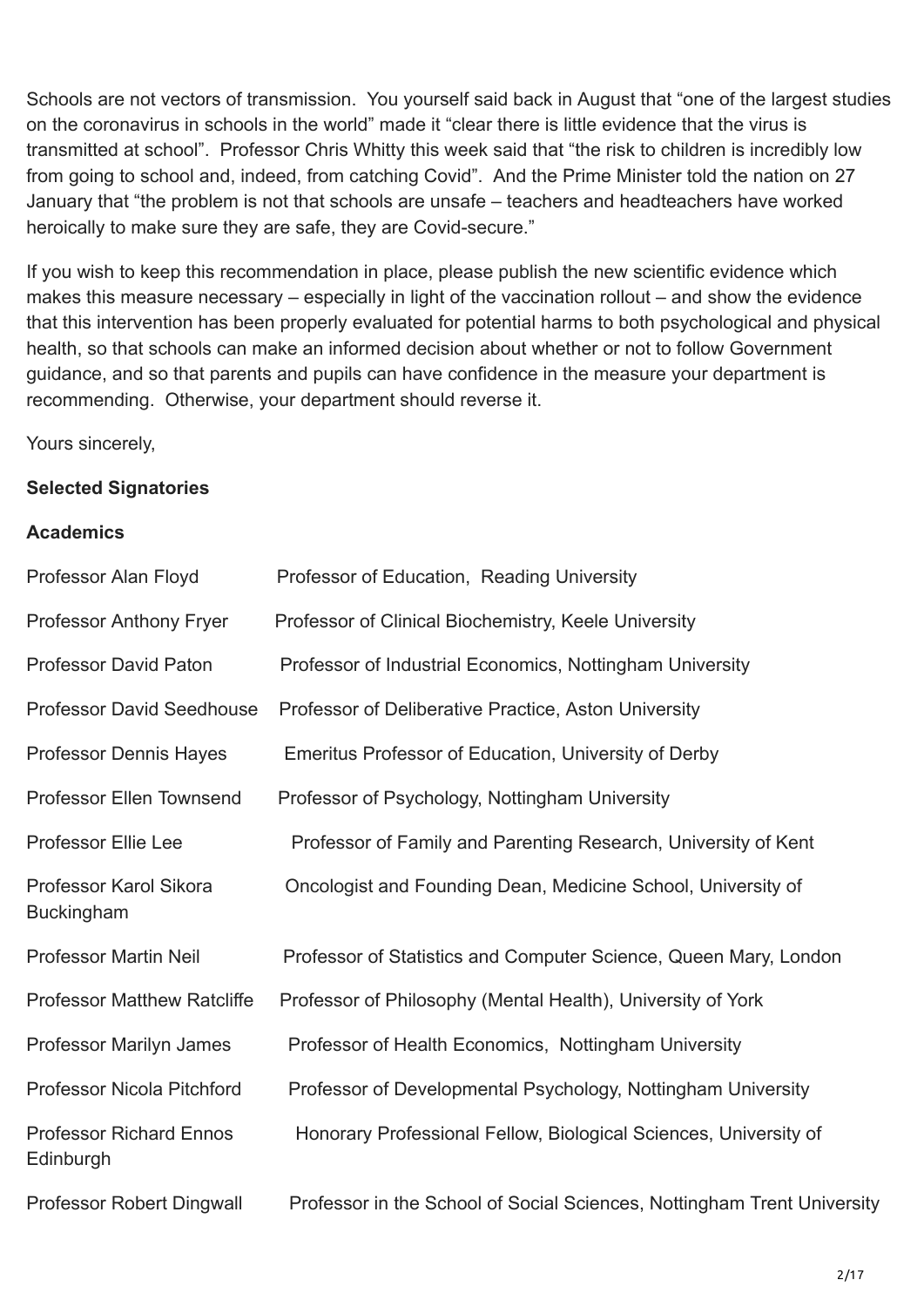| <b>Professor Robert Endres</b> | Professor, Biological Physics., Imperial College, London                  |
|--------------------------------|---------------------------------------------------------------------------|
| <b>Professor Robert Sauer</b>  | Chair of Economics, Royal Holloway, University of London                  |
| Professor Sarah J Lewis        | Professor of Molecular Epidemiology, University of Bristol                |
| Professor Sunetra Gupta        | Professor of Theoretical Epidemiology, Oxford University                  |
| Professor Victoria Shingler    | Professor of Molecular Biology, Umea University                           |
| Dr Lee Jones                   | University Lecturer, Queen Mary, University of London                     |
| Dr Jade Norris                 | Senior Research Analyst Autism Research, Bristol University               |
| Dr Paul King                   | Lecturer, Biological Sciences, Birkbeck University                        |
| Dr Pedro Parreira              | Lecturer in Physics, Glasgow University                                   |
| Dr Ruth Mieschbuehler          | Senior Lecturer in Education Studies, University of Derby                 |
| Dr Sebastien Viatte            | Lecturer in Genetics, University of Manchester                            |
| Dr Tanya Klymenko              | Lecturer in Biochemistry, Sheffield Hallam University                     |
| Dr Tom Jefferson               | Physician Researcher                                                      |
| Jonathan Berry                 | <b>Clinical Lecturer, Keele University</b>                                |
| David Ridley                   | Senior Lecturer in Physical Education, Sheffield Hallam University        |
| <b>Public Figures</b>          |                                                                           |
| <b>Tim Henman</b>              | <b>Tennis Professional</b>                                                |
| Baron Moonie (Lewis)           | Retired consultant in public health, and politician                       |
| <b>Lord Sumption</b>           | Retired judge                                                             |
|                                | Baroness Morrissey (Helena) Company Director and member of House of Lords |
| Lee Hurst                      | Not Allowed To Work Comedian                                              |
| <b>Matthew Le Tissier</b>      | Self employed                                                             |
| <b>Richard Madeley</b>         | Journalist                                                                |
| <b>Sue Cook</b>                | Writer and broadcaster                                                    |
| <b>David Perks</b>             | Headteacher                                                               |
| Anthea Turner                  | Media                                                                     |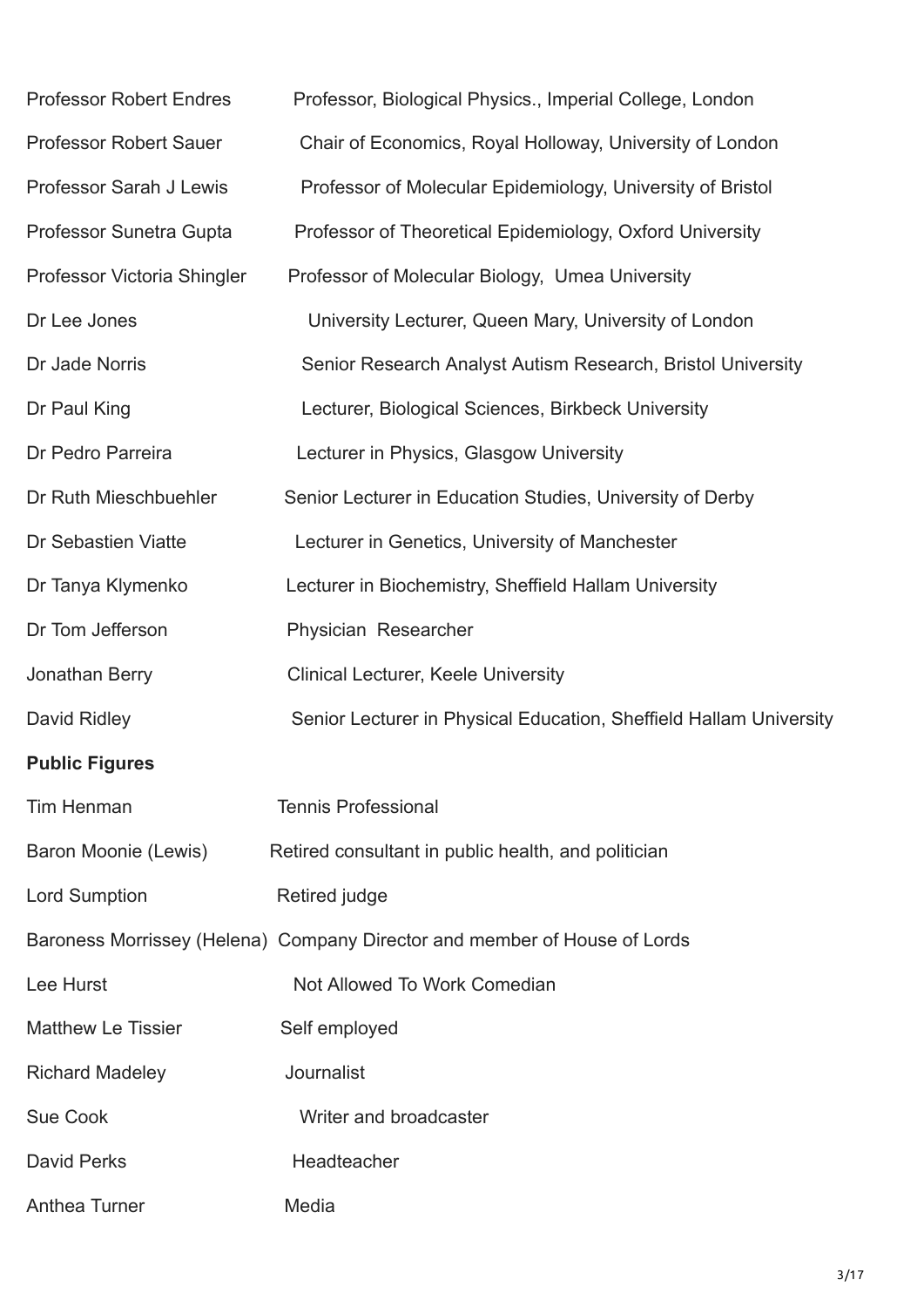| <b>Adam Brooks</b>        | Publican                                                     |
|---------------------------|--------------------------------------------------------------|
| <b>Alexander Starling</b> | <b>Company Director</b>                                      |
| <b>Allison Pearson</b>    | Journalist and Author                                        |
| <b>Bob Moran</b>          | Journalist                                                   |
| <b>Calvin Robinson</b>    | <b>Political adviser</b>                                     |
| Dan Astin-Gregory         | Entrepreneur                                                 |
| Dr Zoe Harcombe           | Author & Researcher                                          |
| Emma Sayle                | <b>CEO</b>                                                   |
| <b>Francis Hoar</b>       | <b>Barrister</b>                                             |
| <b>Gillian Mckeith</b>    | <b>Television Presenter, Nutritionist and Author</b>         |
| <b>Graham Hutchinson</b>  | Previously Senior Chief Biomedical Scientist, Colindale.     |
| <b>Hugh Osmond</b>        | <b>Director</b>                                              |
| lan Seale                 | Actor                                                        |
| Joanna Williams           | Journalist                                                   |
| <b>Carol McGiffin</b>     | <b>Broadcaster and Writer</b>                                |
| Laurence Fox              | Politician                                                   |
| Julia Hartley-Brewer      | <b>TalkRadio presenter</b>                                   |
| Laura Dodsworth           | Writer                                                       |
| <b>Laura Perrins</b>      | Journalist                                                   |
| James Delingpole          | Journalist                                                   |
| Michael Yeadon            | Retired, former R&D consultant Biotechnology & Life Sciences |
| <b>Martin Daubney</b>     | <b>Editorial Director, Unlocked</b>                          |
| <b>Richard Tice</b>       | <b>Director</b>                                              |
| Robin Monotti Graziadei   | Architect                                                    |
| Sonia Elijah              | Journalist                                                   |
| Sonia Poulton             | Journalist                                                   |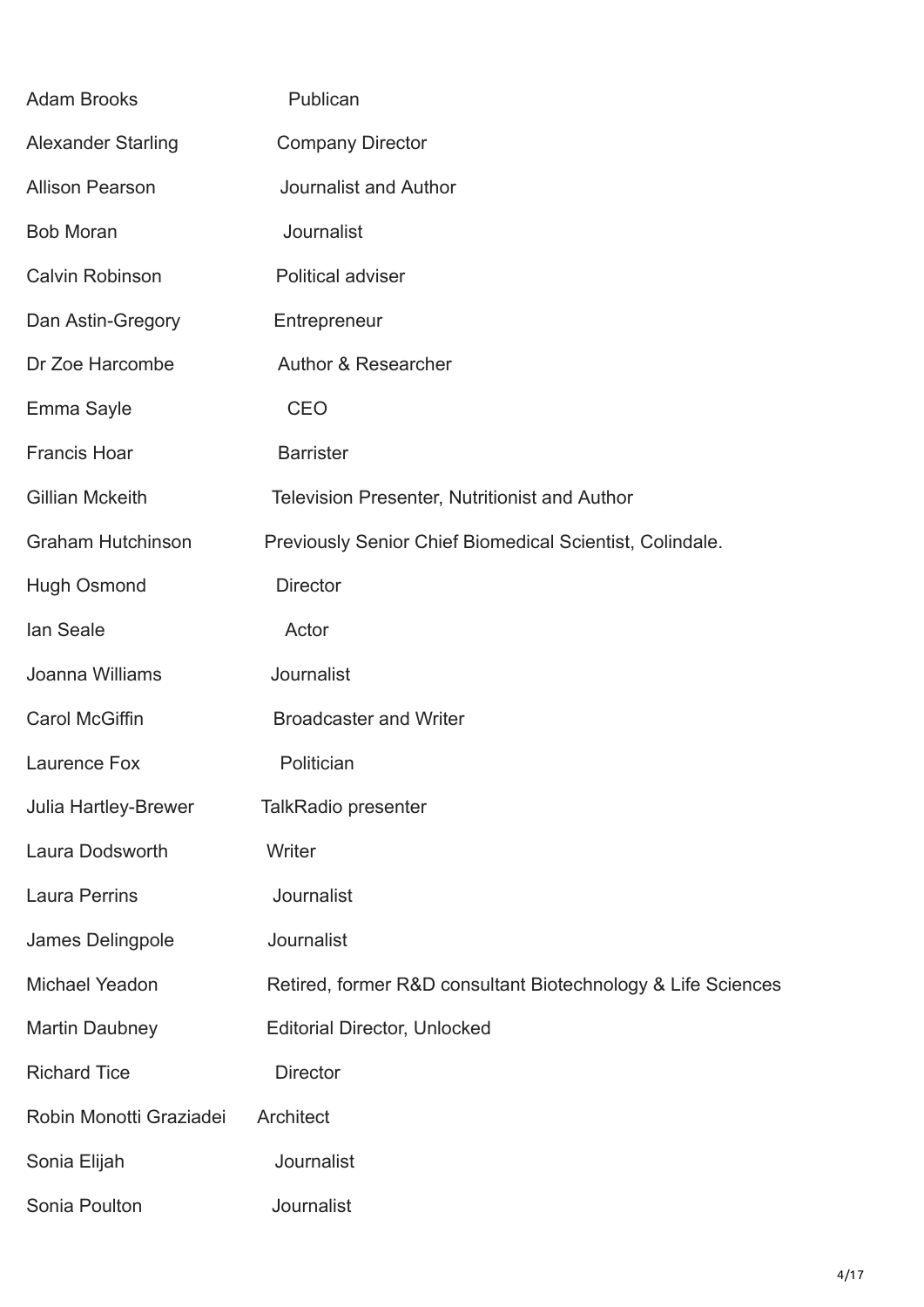| <b>Tonia Buxton</b>                                 | <b>TV Presenter &amp; Author</b>           |  |
|-----------------------------------------------------|--------------------------------------------|--|
| <b>William Clouston</b>                             | Party Leader, The Social Democratic Party  |  |
| <b>Mark Dolan</b>                                   | <b>Broadcaster</b>                         |  |
| <b>Dominique Samuels</b>                            | <b>Political Commentator</b>               |  |
| <b>Peter Hitchens</b>                               | Journalist and Author                      |  |
| <b>Anna Brees</b>                                   | Journalist                                 |  |
| Alexander Adams                                     | Author                                     |  |
| Medical, Scientific and Mental Health Professionals |                                            |  |
| Alida Nel                                           | <b>Medical Doctor</b>                      |  |
| C. Geoffrey Maidment                                | <b>Consultant Physician (retired)</b>      |  |
| <b>Clare Craig</b>                                  | <b>Medical Doctor</b>                      |  |
| <b>Charlotte Bell</b>                               | <b>Immunologist and Veterinary Surgeon</b> |  |
| <b>Christine Suppelt</b>                            | Doctor                                     |  |
| <b>Christopher Paul Chilton</b>                     | <b>Retired Consultant Urologist</b>        |  |
| Dr Alan Mordue                                      | <b>Public Health Doctor</b>                |  |
| Dr Brian Hands                                      | <b>Retired GP</b>                          |  |
| Dr David Morris                                     | <b>General Practitioner</b>                |  |
| Dr David Critchley                                  | <b>Clinical Research Scientist</b>         |  |
| Dr Deborah Tattersall                               | <b>Consultant Radiologist</b>              |  |
| Dr Elizabeth Corcoran                               | Doctor                                     |  |
| Dr Fiona Martindale                                 | GP                                         |  |
| Dr Helen Westwood                                   | <b>GP</b>                                  |  |
| Dr Jon Rogers                                       | <b>Retired GP</b>                          |  |
| Dr Michelle Morters                                 | Vet and Epidemiologist                     |  |
| Dr. Philip George Hollywood                         | <b>Retired Consultant in Anaesthesia</b>   |  |
| Dr Renée Hoenderkamp                                | <b>GP</b>                                  |  |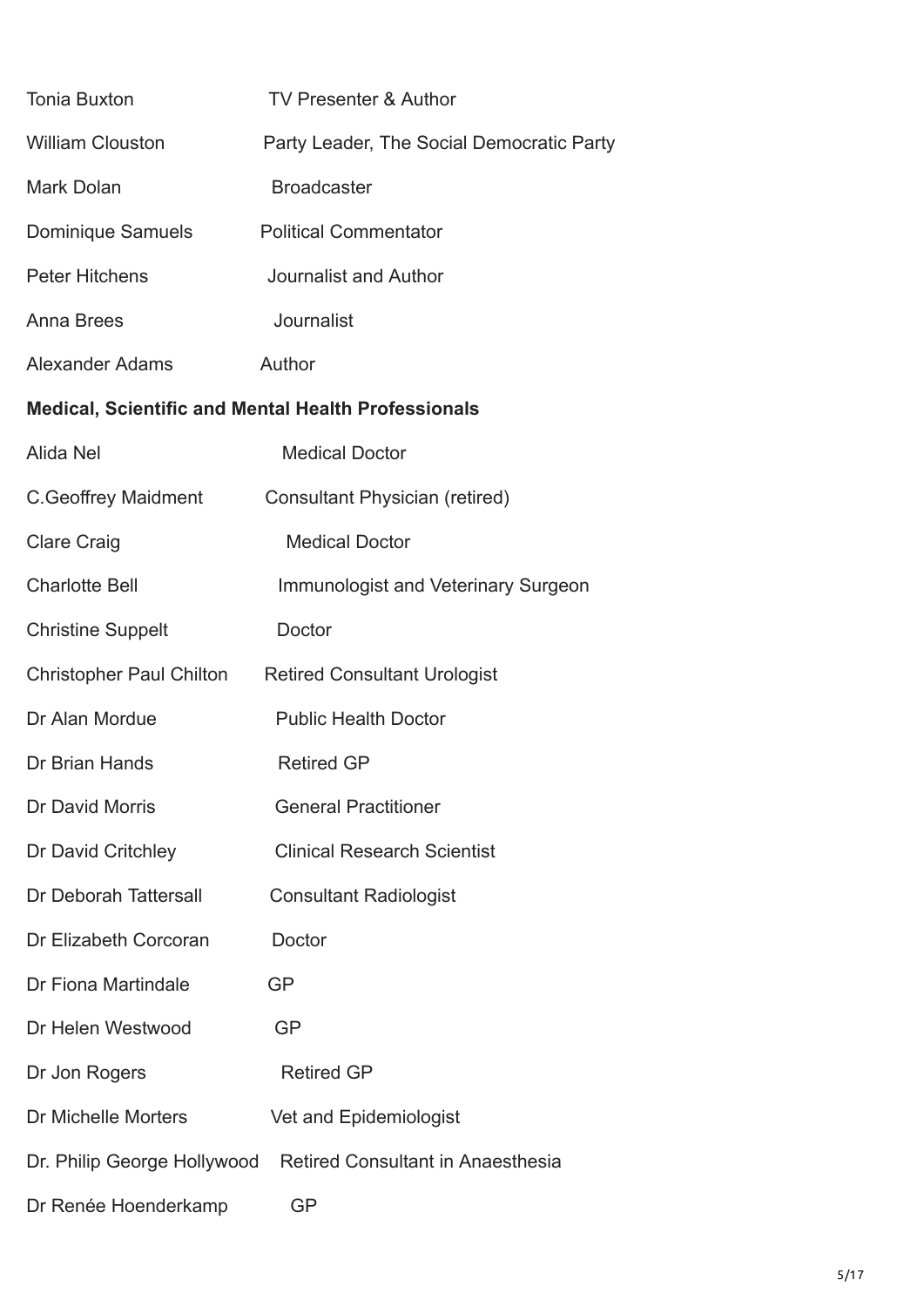| Dr Ricky Freeman       | GP                                             |
|------------------------|------------------------------------------------|
| Dr Rosamond A K Jones  | Consultant Paediatrician (retired)             |
| Dr Ross Worthington    | <b>BM BCh</b>                                  |
| lan Comaish            | Surgeon                                        |
| Ivan Trotman           | Doctor                                         |
| James Royle            | <b>Consultant Cancer Surgeon</b>               |
| Jai Chitnavis          | <b>Medical Doctor</b>                          |
| Malcolm Loudon         | <b>Consultant Surgeon</b>                      |
| <b>Patrick Walsh</b>   | <b>Consultant Surgeon (Retired)</b>            |
| Pauline Jones          | <b>Retired GP</b>                              |
| <b>Redvers Cording</b> | <b>Retired Dental Surgeon</b>                  |
| <b>Rupert Mason</b>    | <b>MBBS, LRCP, MRCS</b>                        |
| Andy Halewood          | Psychologist                                   |
| Camellia Kojouri       | Psychologist                                   |
| Dr Elias Diamantis     | <b>Liaison Psychiatrist</b>                    |
| Dr Faye Bellanca       | <b>Child Clinical Psychologist</b>             |
| Dr Harrie Bunker-Smith | <b>Clinical Psychologist</b>                   |
| Dr Damian Wilde        | <b>Highly Specialist Clinical Psychologist</b> |
| Dr Tom Carnworth       | Psychiatrist                                   |
| Dr Zenobia Storah      | <b>Clinical Psychologist</b>                   |
| Dr. Rachel Mahoney     | <b>Clinical Psychologist</b>                   |
| Dr. Bruce Scott        | Psychoanalyst                                  |
| Jo Cullen              | Psychologist and educationalist                |
| Lauren McCoy           | Psychologist                                   |
| Naomi Murphy           | <b>Clinical Psychologist</b>                   |
| <b>Heidi Stone</b>     | <b>Consultant Positive Psychologist</b>        |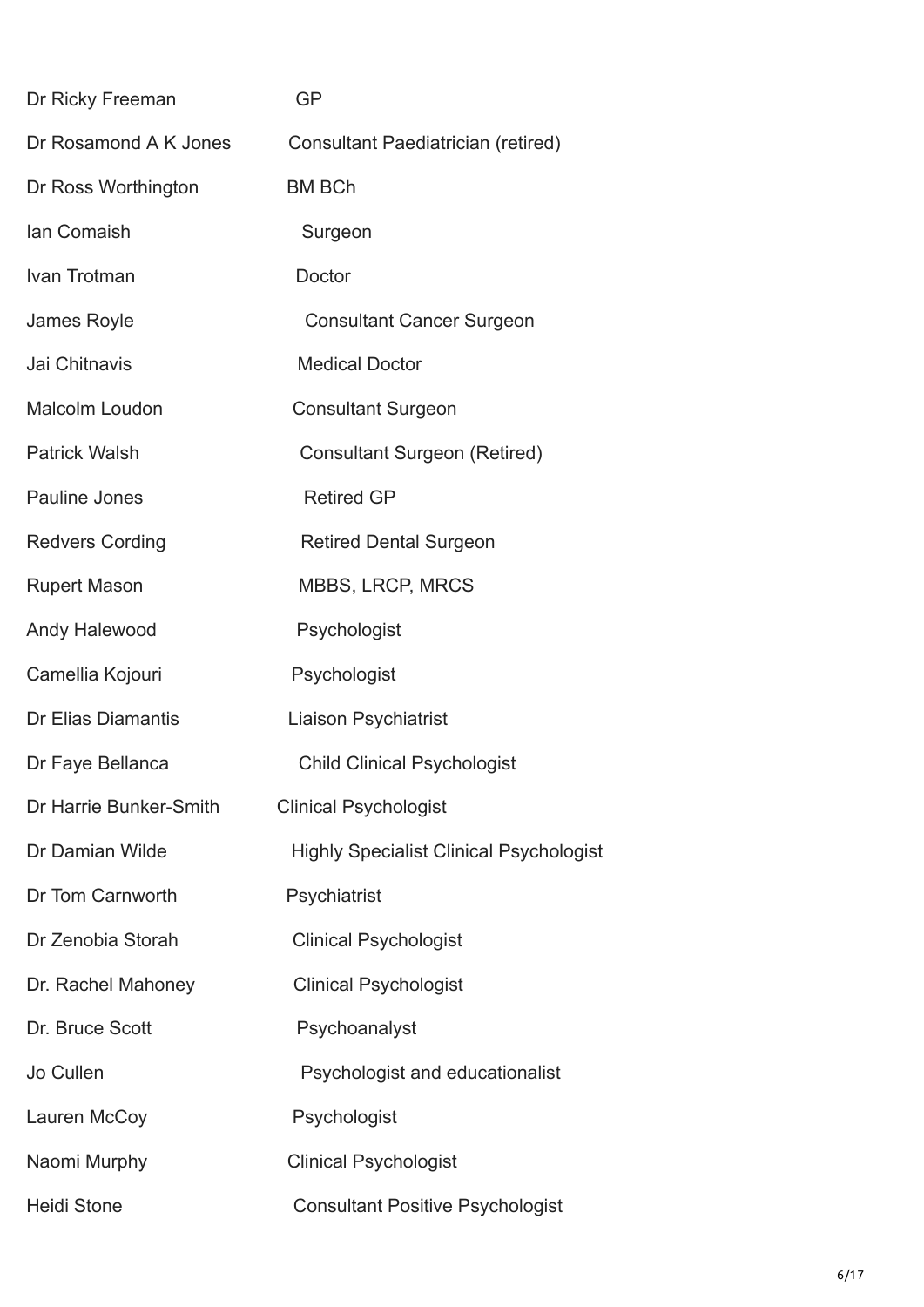| Leigh Jones              | <b>Clinical psychologist</b>                |
|--------------------------|---------------------------------------------|
| <b>Gary Sidley</b>       | <b>Retired Clinical Psychologist</b>        |
| <b>Elizabeth Bentley</b> | Psychotherapist                             |
| <b>Gillian Rock</b>      | Retired psychotherapist                     |
| Josephine Patten-Walsh   | Psychotherapist                             |
| Kayleigh Morrison        | Psychotherapist                             |
| <b>Kate James</b>        | Psychotherapist                             |
| Lorraine Valentine       | Psychotherapist                             |
| <b>Richard Rowland</b>   | Psychotherapist                             |
| Shereena Hamilton        | NHS Children's Mental Health Support Worker |
| <b>Amanda Cairns</b>     | <b>Occupational Health Nurse</b>            |
| <b>Alex Penfold</b>      | <b>Nurse</b>                                |
| <b>Chantel Greenwood</b> | <b>Nurse</b>                                |
| <b>Claire Ganley</b>     | <b>Occupational Health Nurse</b>            |
| Diane Macgregor          | <b>RGN, Nurse Practitioner</b>              |
| Danielle Ashe            | <b>Nurse</b>                                |
| Elspeth Hill             | Paediatric nurse                            |
| Emma King                | Paediatric nurse & Health visitor           |
| Emma Greenslade          | <b>School Nurse</b>                         |
| Ealeorah Ravleen         | <b>Nurse</b>                                |
| <b>James Fair</b>        | <b>Nurse</b>                                |
| Johanna Hubbard          | <b>Retired nurse</b>                        |
| <b>Julia Harding</b>     | <b>Nurse</b>                                |
| Julia Desousa            | <b>Registered Nurse</b>                     |
| <b>Katie Richards</b>    | <b>Nurse</b>                                |
| Katherine Hooper         | Retired nurse specialist/paediatric         |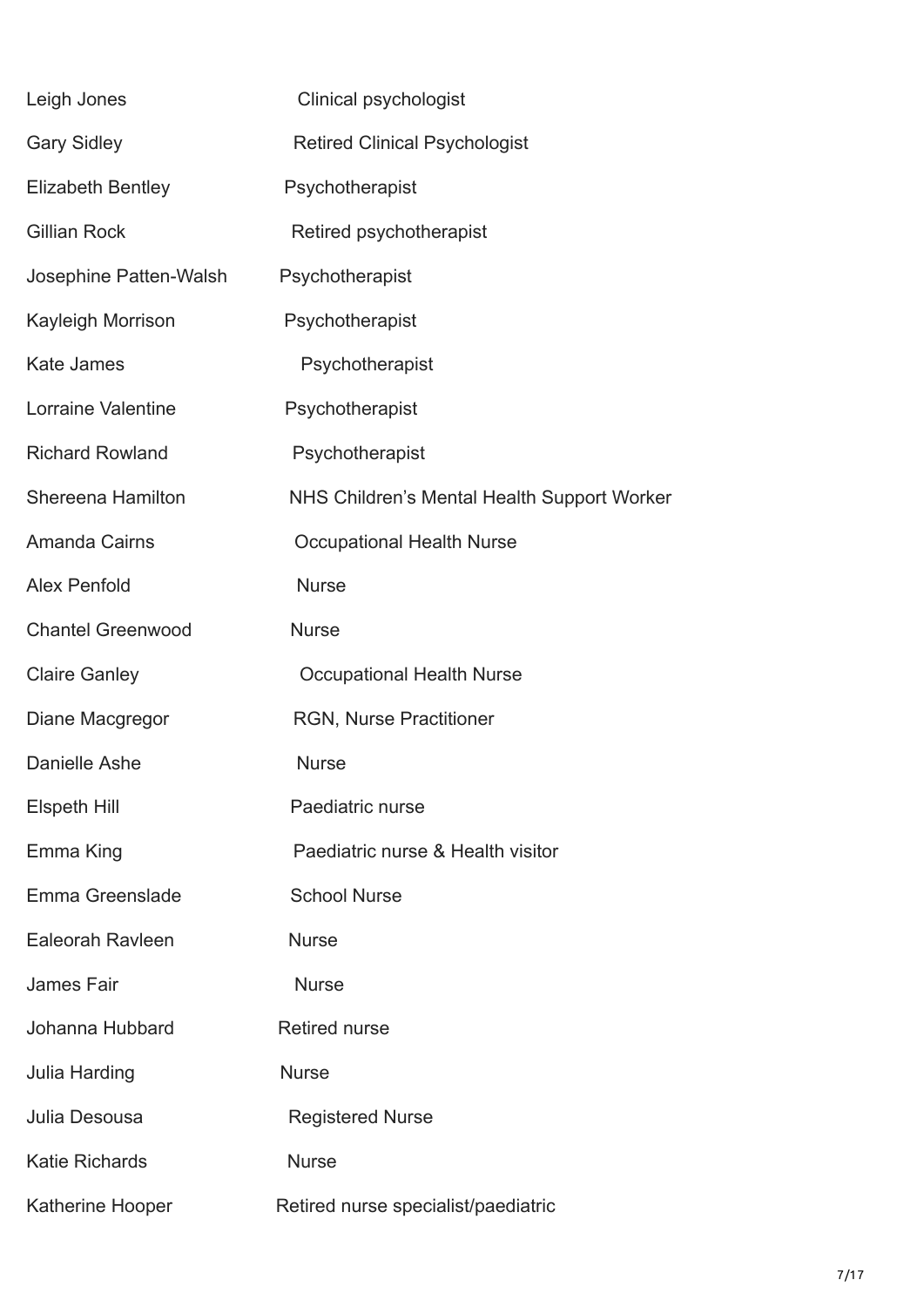| <b>Lesley Collins</b> | <b>Retired RN</b>                      |
|-----------------------|----------------------------------------|
| Leanne Ludlow         | Staff nurse                            |
| Lisa Henderson        | <b>Nurse</b>                           |
| Louise Smith          | <b>Registered Nurse</b>                |
| <b>Lucy Richards</b>  | <b>Nurse</b>                           |
| Luke Knight           | <b>Nurse</b>                           |
| Michael Cockayne      | Occupational Health Nurse Practitioner |
| Nicola McQuaid        | <b>Retired Staff Nurse</b>             |
| <b>Peter Roberts</b>  | <b>Nurse</b>                           |
| <b>Roisin Bradley</b> | <b>Nurse</b>                           |
| Sheila Skipworth      | <b>Retired Midwife/Nurse</b>           |
| <b>Steve Dean</b>     | <b>Nurse</b>                           |
| <b>Susan Martin</b>   | <b>Nurse</b>                           |
| <b>Suzanne France</b> | <b>Nurse</b>                           |
| <b>Timothy Adams</b>  | Staff nurse                            |
| Leona Jupe            | Paramedic                              |
| Darren Smith          | Paramedic                              |
| Annabel Acheson-Gray  | Physiotherapist                        |
| <b>Tanya Croall</b>   | Physiotherapist                        |
| Jo Rogers             | <b>Occupational Therapist</b>          |
| <b>Teresa Harding</b> | <b>NHS Health Care Assistant</b>       |
| Natalia James         | <b>NHS Manager</b>                     |
| Angela Taylor         | <b>NHS Psychological Therapist</b>     |
| Fiona MacCallum       | <b>NHS Worker</b>                      |
| <b>Peter March</b>    | <b>NHS Worker</b>                      |
| <b>Gregory Lynn</b>   | <b>NHS Worker</b>                      |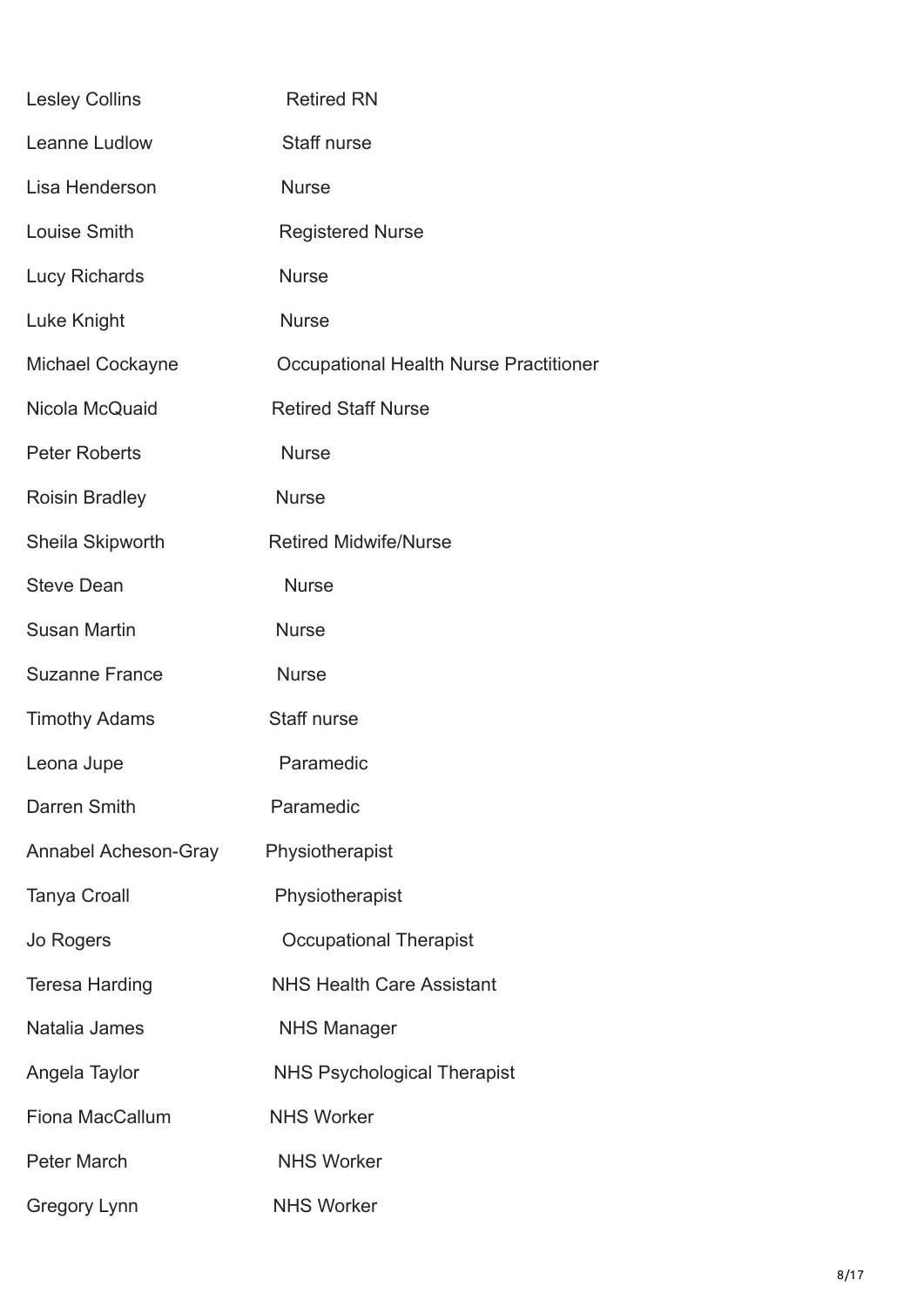| Anna Rayner                                            | <b>Health Professional</b>                           |  |
|--------------------------------------------------------|------------------------------------------------------|--|
| Colin Cambray                                          | Microbiologist                                       |  |
| <b>Colin Knaggs</b>                                    | Microbiologist.                                      |  |
| Cristina Roadevin                                      | <b>Health Economist</b>                              |  |
| David M Livermore                                      | Microbiologist                                       |  |
| Dr Alvin Milner                                        | <b>Consultant Biostatistician</b>                    |  |
| <b>Gerry Quinn</b>                                     | Microbiologist                                       |  |
| <b>Rachel Nicoll</b>                                   | <b>Medical Researcher</b>                            |  |
| <b>Richard Allread</b>                                 | Bio pharmaceutical Development Director              |  |
| Samantha Fallon                                        | <b>Analytical Chemist</b>                            |  |
| <b>Education and Children's Services Professionals</b> |                                                      |  |
| <b>Annabel Nicolls</b>                                 | <b>Academy Trust Sponsor</b>                         |  |
| <b>David Perks</b>                                     | Headteacher                                          |  |
| <b>Pauline Wood</b>                                    | <b>Educational Consultant and former Headteacher</b> |  |
| <b>Zoe Staines</b>                                     | Deputy Headteacher                                   |  |
| Alex Stapaj                                            | <b>Assistant Head of Year</b>                        |  |
| <b>Raymond French</b>                                  | Vice Principal (Rtd)                                 |  |
| <b>Adrian Baker</b>                                    | <b>Teacher of Physics</b>                            |  |
| <b>Alastair Burr</b>                                   | <b>School Teacher Secondary</b>                      |  |
| Amanda Britton                                         | <b>Teacher</b>                                       |  |
| Josephine Hussey                                       | <b>Teacher</b>                                       |  |
| <b>Adele Stevens</b>                                   | <b>Teacher</b>                                       |  |
| <b>Adrian Dulston</b>                                  | <b>Teacher</b>                                       |  |
| Alec Lee                                               | <b>Teacher</b>                                       |  |
| <b>Alison Wormald</b>                                  | <b>Retired teacher</b>                               |  |
| Amy Harman                                             | <b>Teacher</b>                                       |  |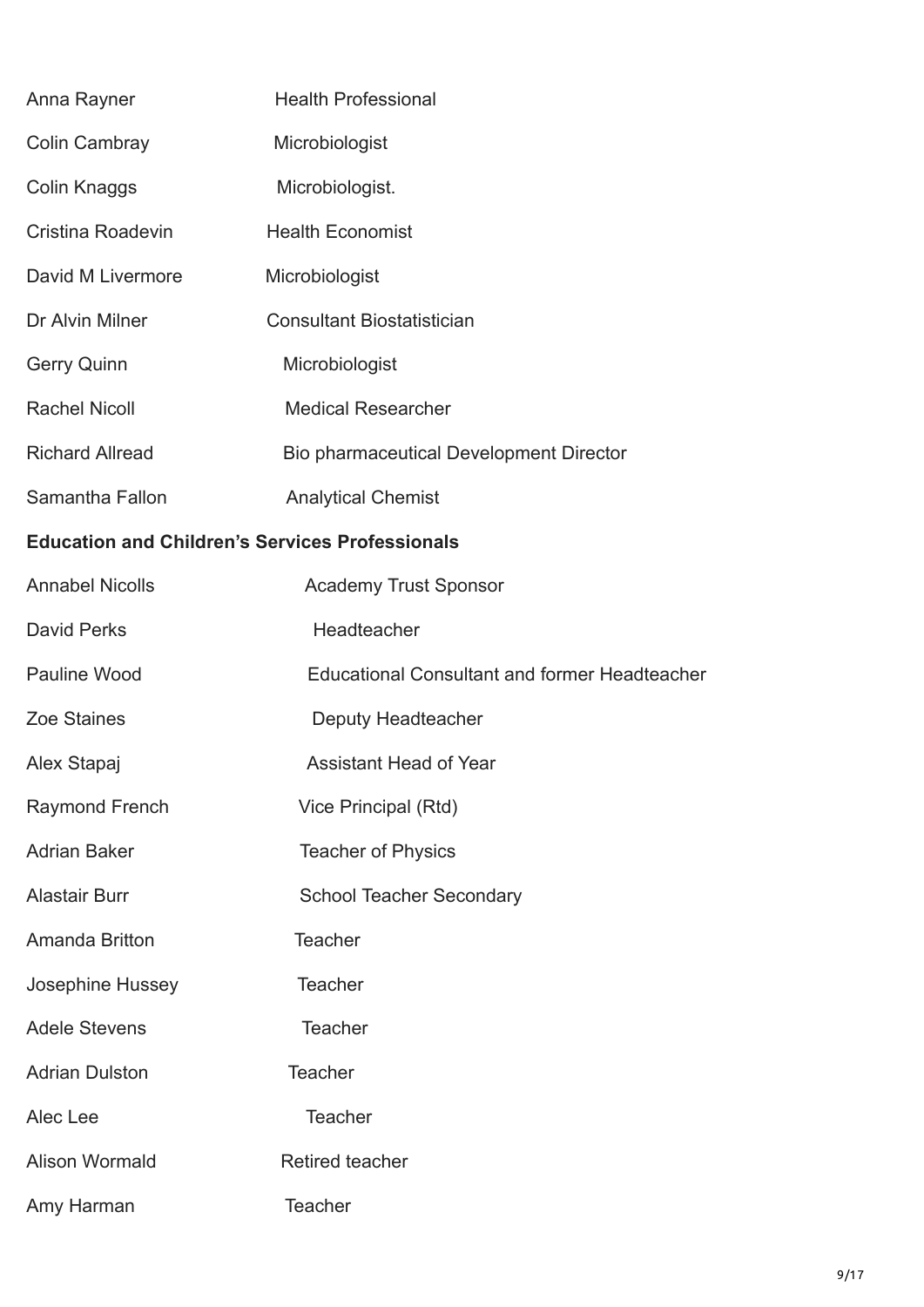| Angela Dobric            | <b>Teacher</b>                    |
|--------------------------|-----------------------------------|
| Ann Parry                | <b>Teacher</b>                    |
| Anna Fauzy-Ackroyd       | Retired primary school teacher    |
| Anna Dunham              | Secondary school teacher          |
| Andreana Ashby           | Secondary Teacher                 |
| <b>Andrew Wilson</b>     | Teacher (retired)                 |
| <b>Catherine Edwards</b> | <b>Teacher</b>                    |
| <b>Christa Swain</b>     | Teacher / director                |
| <b>Claire Braisdell</b>  | <b>Teacher</b>                    |
| <b>Claire Emery</b>      | <b>Teacher</b>                    |
| <b>Claire Souter</b>     | <b>Teacher</b>                    |
| <b>Colette Rowley</b>    | <b>Teacher</b>                    |
| Dave Wardle              | Retired Teacher (Head of Faculty) |
| Daniel Caffarey          | <b>Teacher</b>                    |
| Dawn Fletcher            | Teacher (SEN)                     |
| Denise Wood              | <b>Retired teacher</b>            |
| <b>Edward Casey</b>      | <b>Retired teacher</b>            |
| Dr Sophie Messager       | <b>Teacher</b>                    |
| Fatema Paretha           | <b>Teacher</b>                    |
| <b>Fiona Beddow</b>      | <b>Teacher</b>                    |
| <b>Fraser Stark</b>      | <b>Teacher</b>                    |
| <b>Gavin Welch</b>       | Teacher (Sixth Form)              |
| Georgina Jones           | <b>Teacher</b>                    |
| <b>Harrison Thompson</b> | <b>Teacher</b>                    |
| <b>Hayley Compton</b>    | <b>Teacher</b>                    |
| <b>Helen Backhouse</b>   | <b>Teacher</b>                    |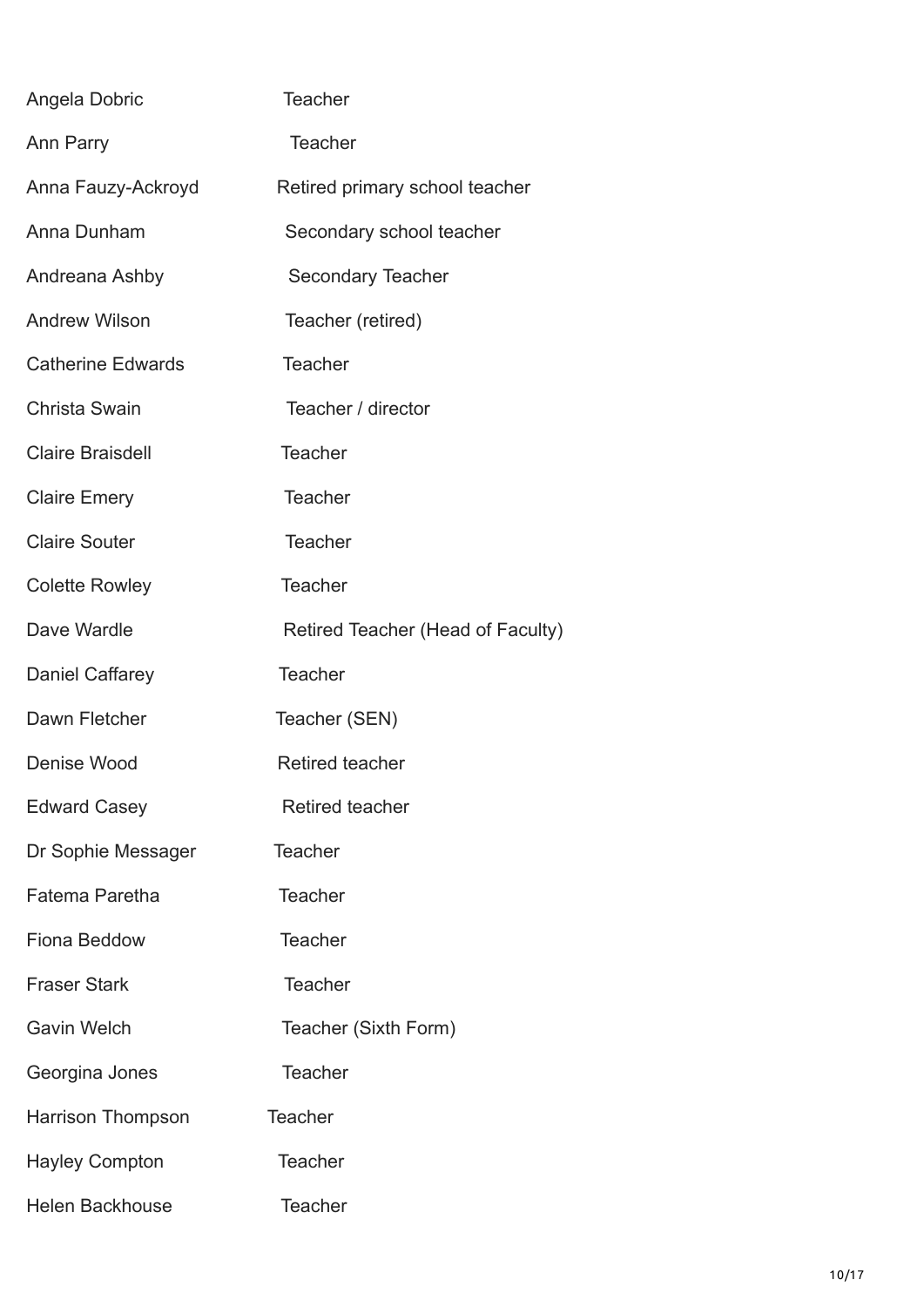| Jacqueline Webb          | <b>Teacher</b>         |
|--------------------------|------------------------|
| <b>Jane Hall</b>         | <b>Teacher</b>         |
| Jenny Pollock            | <b>Teacher</b>         |
| Jenny Knapton            | Supply teacher         |
| <b>Jessica Elms</b>      | <b>Teacher</b>         |
| John Duffy               | <b>Teacher</b>         |
| Karanjot Panesar         | <b>Teacher</b>         |
| <b>Karen Connell</b>     | <b>Teacher</b>         |
| Kathryn Napier           | <b>Teacher</b>         |
| <b>Katie Howarth</b>     | <b>Teacher</b>         |
| Kathryn Keigher          | <b>Retired teacher</b> |
| Kay Measor M.A.(Ed)      | <b>Retired teacher</b> |
| <b>Judith Hawarden</b>   | <b>Retired teacher</b> |
| Louli Money              | <b>Retired teacher</b> |
| Laurie wood              | <b>Teacher</b>         |
| Louise Newby             | <b>Science Teacher</b> |
| <b>Madeleine Gillies</b> | <b>Teacher</b>         |
| Maeve Keenan             | <b>Teacher</b>         |
|                          |                        |
| Mark Baker               | <b>Teacher</b>         |
| Mel Brown                | <b>Teacher</b>         |
| <b>Michael Stokes</b>    | <b>Teacher</b>         |
| Natalie Duncan           | <b>Teacher</b>         |
| <b>Nicole Gibbs</b>      | Teacher                |
| <b>Phillip Dixon</b>     | Teacher                |
| Rebecca D'Cruz           | <b>Teacher</b>         |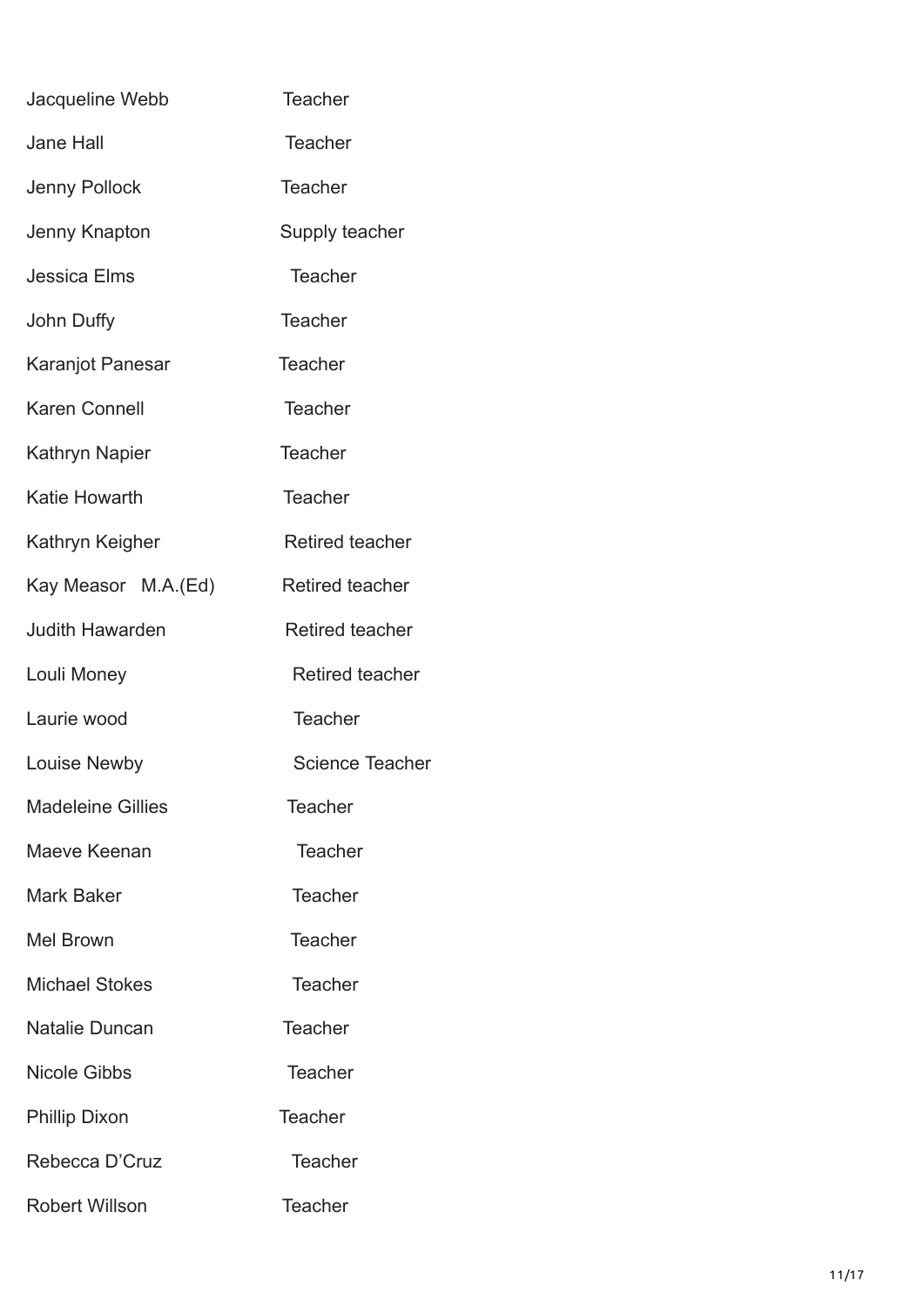| Samantha Savage           | <b>Teacher</b>         |
|---------------------------|------------------------|
| <b>Sarah Hall</b>         | <b>Teacher</b>         |
| Sian Hutchinson           | <b>Teacher</b>         |
| <b>Stephen Martin</b>     | <b>Teacher</b>         |
| <b>Susan Mathewson</b>    | <b>Teacher</b>         |
| <b>Teresa Ruiz Blanco</b> | <b>Teacher</b>         |
| Tim Jones                 | <b>Teacher</b>         |
| Tim Arden-White           | <b>Supply Teacher</b>  |
| <b>Valerie Carter</b>     | <b>Teacher</b>         |
| Zoe Nicolaou              | <b>Teacher</b>         |
| <b>Julie Green</b>        | <b>Teacher</b>         |
| Sarita cameron            | <b>Teacher</b>         |
| <b>Toby Marshall</b>      | <b>Teacher</b>         |
| Emma Farquharson          | <b>Teacher</b>         |
| Emma Flourentzou          | <b>Teacher</b>         |
| Emma Poulton              | <b>Teacher</b>         |
| <b>Helen White</b>        | Teacher                |
| <b>Katie Stark</b>        | <b>Teacher</b>         |
| <b>Michelle Cooper</b>    | <b>Teacher</b>         |
| M K Wilson                | <b>Retired teacher</b> |
| <b>Nathalie Franklin</b>  | <b>Teacher</b>         |
| Nina Evans                | <b>Teacher</b>         |
| <b>Ortal Wolfson</b>      | Teacher                |
| Padraic Flynn             | <b>Teacher</b>         |
| Paul Robotham             | <b>Retired Teacher</b> |
| Rebecca Attwood           | <b>Teacher</b>         |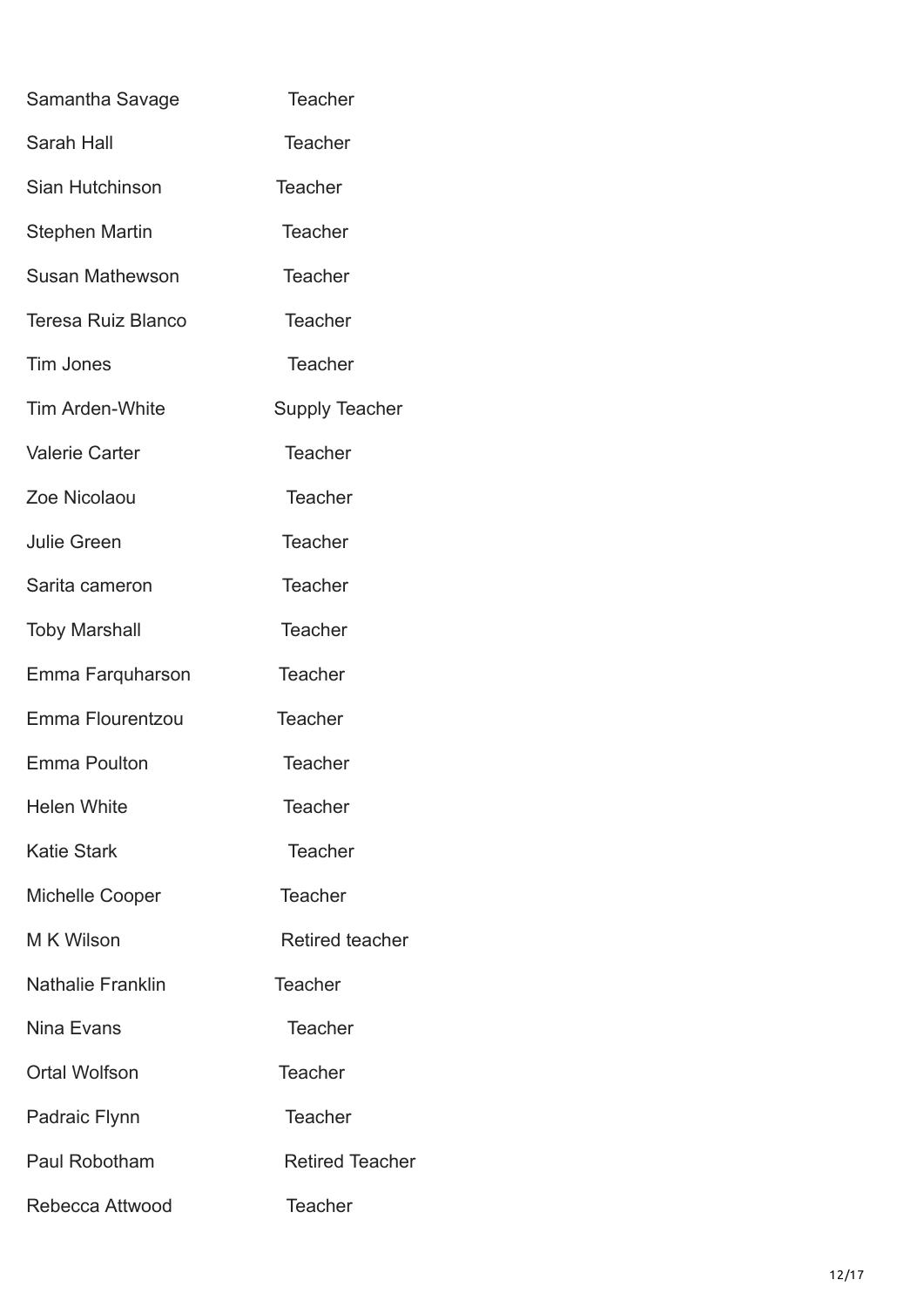| Robert Horan                            | <b>Teacher</b>         |
|-----------------------------------------|------------------------|
| Rhoda Margaret Anderton Retired Teacher |                        |
| <b>S</b> Wiltshire                      | <b>Teacher</b>         |
| Sara Fanner                             | <b>Teacher</b>         |
| Sarah caley                             | <b>Teacher</b>         |
| <b>Sharon Stanley</b>                   | <b>Retired Teacher</b> |
| Sonia Dignum                            | <b>Teacher</b>         |
| Talga Bendie                            | <b>Teacher</b>         |
| <b>Trisch Knight</b>                    | <b>Retired Teacher</b> |
| Angela Voon                             | <b>Teacher</b>         |
| <b>Brankica Bokan-Tomic</b>             | <b>Teacher</b>         |
| <b>Catherine Edwards</b>                | <b>Teacher</b>         |
| <b>Claire Rushworth</b>                 | <b>Teacher</b>         |
| <b>Claire Souter</b>                    | <b>Teacher</b>         |
| David Ylla                              | <b>Teacher</b>         |
| <b>Elizabeth Robertson</b>              | <b>Teacher</b>         |
| Emma Farquharson                        | <b>Teacher</b>         |
| <b>Fraser stark</b>                     | <b>Teacher</b>         |
| Georgina Jones                          | <b>Teacher</b>         |
| Gillian Barham                          | <b>Teacher</b>         |
| <b>Hayley Compton</b>                   | <b>Teacher</b>         |
| <b>Helen Backhouse</b>                  | <b>Teacher</b>         |
| James Trubridge                         | <b>Teacher</b>         |
| Jayne Dickerson                         | Teacher                |
| <b>Jessica Elms</b>                     | <b>Teacher</b>         |
| Joanna Clarke                           | <b>Teacher</b>         |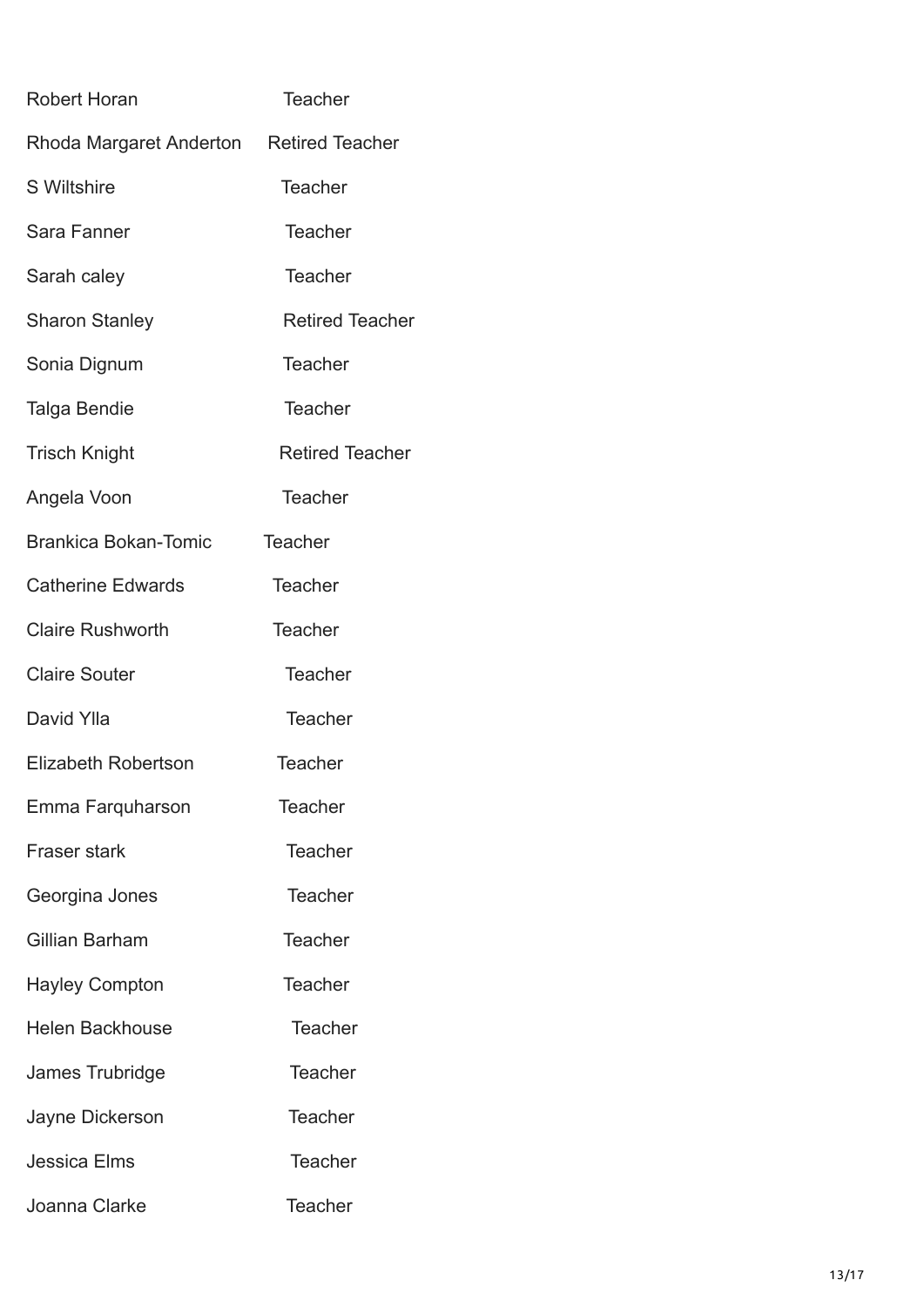| John                     | <b>Teacher</b>     |
|--------------------------|--------------------|
| John Duffy               | <b>Teacher</b>     |
| <b>Justin Noutch</b>     | <b>Teacher</b>     |
| Kathryn Napier           | <b>Teacher</b>     |
| <b>Katie Fox</b>         | <b>Teacher</b>     |
| <b>Katie Howarth</b>     | <b>Teacher</b>     |
| <b>Katie Stark</b>       | <b>Teacher</b>     |
| <b>Marcus Bailey</b>     | <b>Teacher</b>     |
| Mariam Zaidi             | <b>Teacher</b>     |
| <b>Martin Davies</b>     | <b>Teacher</b>     |
| <b>Michelle Cooper</b>   | <b>Teacher</b>     |
| <b>Nathalie Franklin</b> | <b>Teacher</b>     |
| <b>Phillip Dixon</b>     | <b>Teacher</b>     |
| Rebecca Attwood          | <b>Teacher</b>     |
| <b>Robert Horan</b>      | <b>Teacher</b>     |
| Robert Pokorny           | <b>Teacher</b>     |
| Sara Fanner              | <b>Teacher</b>     |
| Sarah Harrison           | <b>Teacher</b>     |
| <b>Seamus Rush</b>       | <b>Teacher</b>     |
| Simon Holloway           | <b>Teacher</b>     |
| Sonia Dignum             | <b>Teacher</b>     |
| <b>Stephen Martin</b>    | <b>Teacher</b>     |
| Susanna Verde            | <b>Teacher</b>     |
| Talga Bendie             | <b>Teacher</b>     |
| <b>Valerie Carter</b>    | <b>Teacher</b>     |
| John McHugh              | <b>EFL Teacher</b> |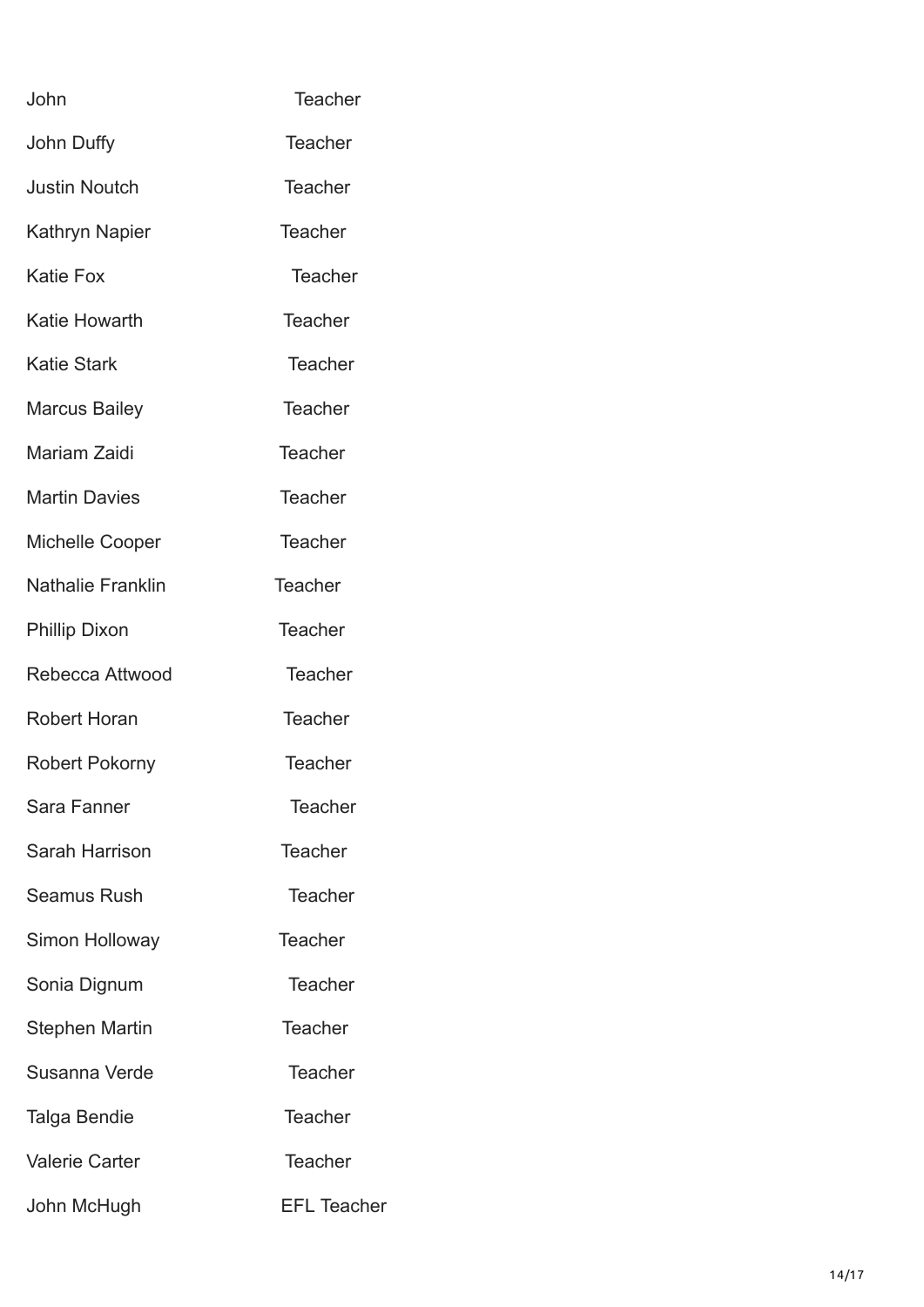| <b>Clare Holland</b>   | Teaching assistant                                         |
|------------------------|------------------------------------------------------------|
| <b>Karen Strain</b>    | <b>Teaching Assistant</b>                                  |
| Kathy Ganachaud        | <b>Teaching Assistant</b>                                  |
| <b>Thaira Malik</b>    | <b>Teaching Assistant</b>                                  |
| <b>Anette Gould</b>    | Teaching assistant                                         |
| <b>Jill Wilford</b>    | <b>Teaching Assistant</b>                                  |
| Joanna Burton          | <b>Teaching Assistant</b>                                  |
| Lesley Chan            | Special educational needs assistant (mainstream secondary) |
| <b>Michelle Staff</b>  | Teaching assistant                                         |
| Nicola Hughes          | Teaching assistant                                         |
| Nora Pearson           | <b>Teaching Assistant</b>                                  |
| Paula Foran            | <b>Teaching assistant</b>                                  |
| <b>Sharon Strange</b>  | <b>Retired Teaching Assistant</b>                          |
| Vikki Bradbury         | <b>Teaching assistant</b>                                  |
| Paula Thompson         | Teaching assistant/EFT Practitioner                        |
| <b>Carol Skyte</b>     | <b>Retired Nursery Assistant</b>                           |
| <b>Patsy Collinson</b> | <b>Early Childhood Educator</b>                            |
| Karen Woods            | Early years educator                                       |
| <b>Victoria Pratt</b>  | Early years educator                                       |
| Amy Boyd               | Early years practitioner                                   |
| Laura Kelsey           | <b>Early Years Professional</b>                            |
| Karen Woods            | Early years educator                                       |
| <b>Victoria Pratt</b>  | Early years educator                                       |
| Amy Boyd               | Early years practitioner                                   |
| Saeira Salim           | Montessori Teacher                                         |
| Jo Carmichael          | Montessori Teacher                                         |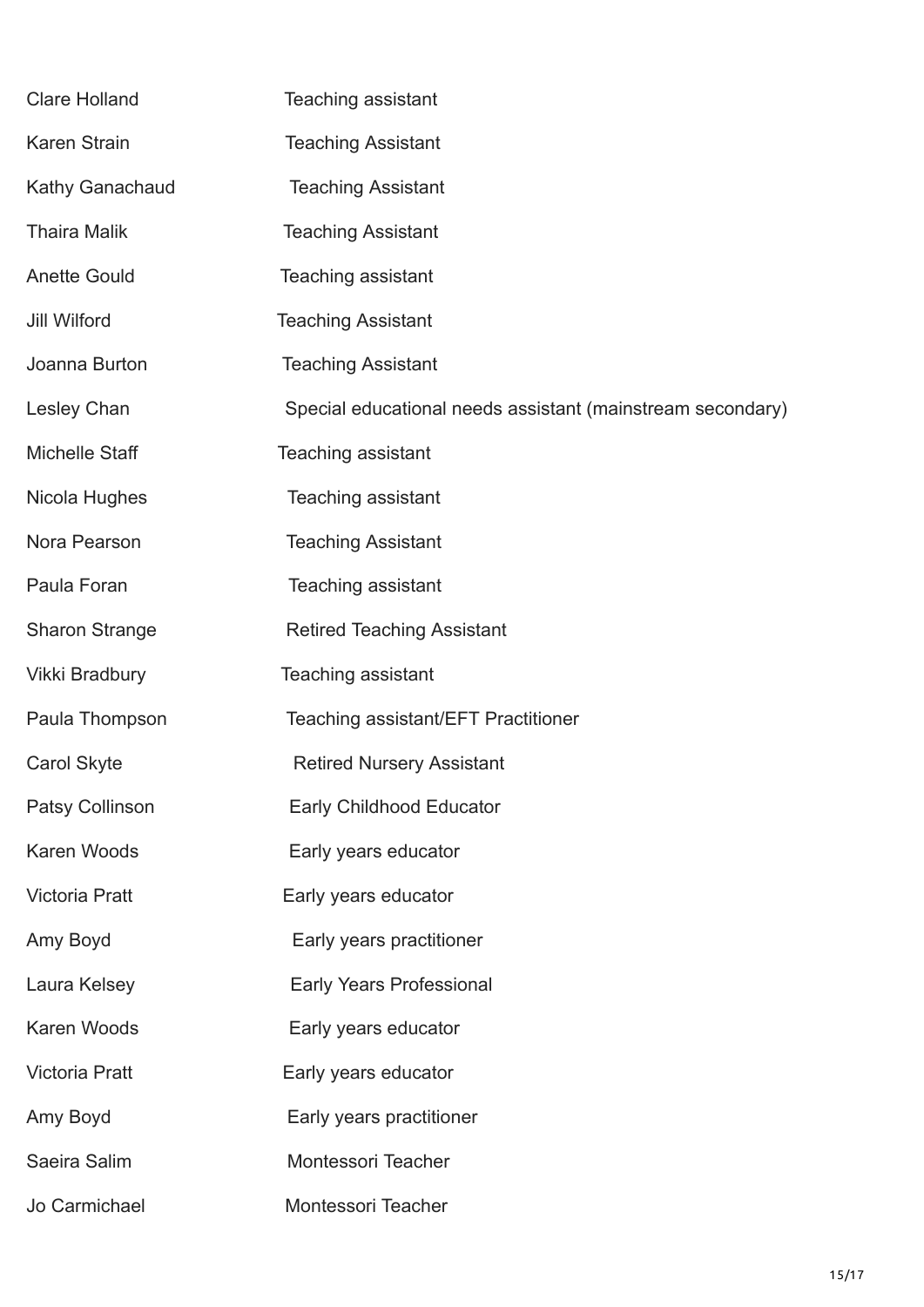| Michelle Todd               | Nursery nurse                              |
|-----------------------------|--------------------------------------------|
| H Heppenstall               | <b>Nursery Nurse</b>                       |
| <b>Jennifer Metcalf</b>     | <b>NNEB Dip. Nursery Nurse</b>             |
| <b>Claire Williams</b>      | <b>Nursery Practitioner</b>                |
| <b>Samantha Stevens</b>     | Special Needs Carer, Nanny                 |
| <b>Natalie Webster</b>      | <b>Nursery Teacher</b>                     |
| <b>Yvonne Jack</b>          | <b>Nursery Manager</b>                     |
| <b>Catherine Harker</b>     | Ret. Speech therapist                      |
| <b>Anthony Dalton</b>       | Education                                  |
| <b>B</b> Roberts            | Education                                  |
| Gayle Harper-Smith          | Education                                  |
| <b>Michael Romaniw</b>      | Education                                  |
| Helena R Marilican          | Education                                  |
| <b>Rosy Dickinson</b>       | Education                                  |
| <b>Sarah Ferdinands</b>     | Education Consultant in HX/EX (ex-teacher) |
| <b>Lance Burkitt</b>        | <b>Education Manager</b>                   |
| Jasmina Haigh               | <b>Education professional</b>              |
| Bernadette Donegan          | <b>Education Support Administrator</b>     |
| <b>Ruth Cherrington</b>     | <b>Educational Consultant</b>              |
| Jacqueline Donovan          | Educator                                   |
| <b>Karina Morrison Bell</b> | Educator                                   |
| Jonathan Cubitt             | <b>School Bursar</b>                       |
| <b>Katie Windle</b>         | <b>School Chaplain</b>                     |
| Janie Dimopoulos            | School counsellor                          |
| Janine Gumm                 | School counsellor                          |
| Victoria Holland            | <b>SEND and Safeguarding Administrator</b> |